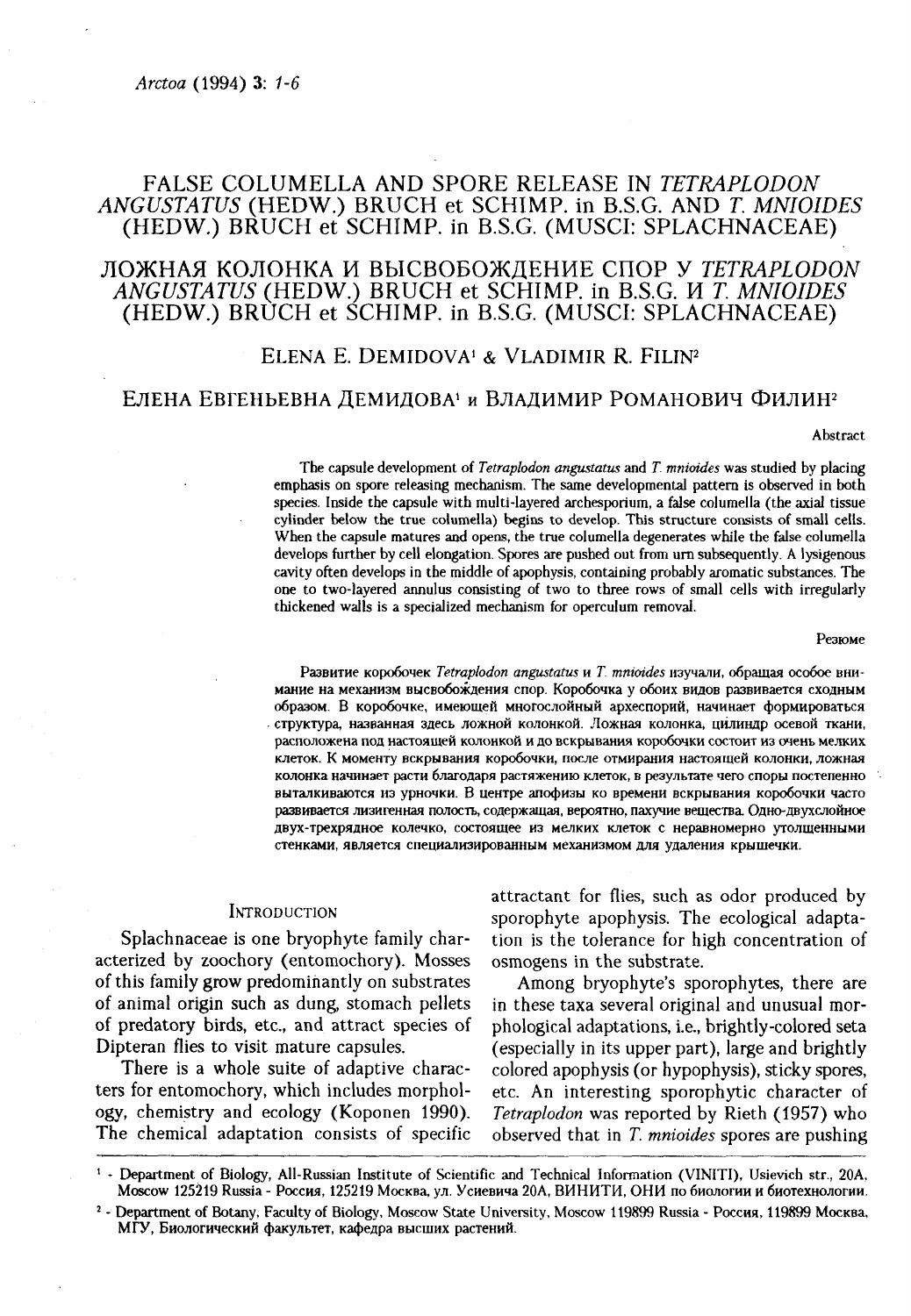out of the capsule by means of an extension of tissue stalk under the spore sac.

In the present paper we describe the development of capsules of *T. angustatus* and *T. mnioides,* with special reference to their spore releasing mechanism.

## MATERIALS AND METHODS

Capsules of *T. angustatus* and *T. mnioides* were collected at various developmental stages from July to August of 1986 from different stations throughout Kindo Peninsula (Kandalaksha Bay, Beloye Sea shore at the North Polar Circle latitude, North Karelia, Russia) and adjacent areas. Pure and mixed patches of these two species were found growing predominantly on pellets of predatory birds in mosslichen ground cover under lichen-pine forests. Capsules were fixed in formalin-acetic acid-alcohol (FAA) solution, dehydrated through an ethanol/xylol series, and then embedded in paraffin block according to standard method. Sections of 15  $\mu$ m thick were obtained from a microtome, stained with hematoxylin, and examined under light microscope.

## **RESULTS**

A significant phenological displacement between populations of *T. angustatus* and *T. mnioides* was observed. According to our observation, the time of capsule opening in *T. mnioides* is the first half of August, but capsules of *T. angustatus* remain green and not opened up to September. Probably the spore dispersal takes place in early to middle June: in early July we found brown, opened capsules of *T. angustatus*  with about a quarter of spore amount.

The pattern of development is similar in both species. The youngest capsules observed (Figs. 1, 2) had an one to two layered archesporium. At this stage the width of apophysis was the same as the urn. The apophysal cortex began to develop a schizogenous air spaces (Figs. la; 2a,c), and air space appeared between the capsule wall and outer spore sac (Figs. la,c; 2a). The irregular divisions of inner cells of capsule wall in *T. angustatus* produced an assimilatory ridges, the special structures of two (three) cell rows (Figs. 1c, 3c) on inner surface of the urn wall. These structures were not observed in *T. mnioides.* At this stage of development two to three rows of epidermal cells which were smaller than the neighbouring ones and stained more intensively, are visible at operculum-urn boundary in longitudinal section of young capsule (Figs. lb, 2b).

Capsules with multi-layered archesporium had an apophysis with the same or slightly smaller in diameter than the urn proper (Figs. 3a, 4a). Apophysal cortex had developed many air spaces (Figs. 3a, d; 4a) and outer epidermal cell walls were thickened.

Between the capsule wall and outer spore sac, welldeveloped air space occurred (Figs. 3a, 4a). By now, the columella consisted of large parenchymatous cells without intercellular spaces and lied closely adjacent to the inner spore sac. Underneath the columella was a short cylinder of tissue consisting of very small, intensively stained cells. The circular air space which developed schizogenously around the basal part of the cylinder became separated from the air space situated between the capsule wall and the archesporium by a thin septum (Figs. 3a, 4a). Small epidermal cells with irregularly thickened walls and inner exothecial cells with thin walls (Figs. 3b, 4b) were observed at the operculum-urn boundary.

By the time of spore ripening (Figs. 5a, 6a), outer periclinal and anticlinal walls of epidermal cells of the capsule became more thickened (Figs. 5b, 6b). The columella and the inner spore sac began to degenerate. Outer spore sac remained and became adjoining to the urn wall (Figs. 5a, 6a). By the moment of opening of the capsule, the elongate axial lysigenous cavity developed frequently inside the central part of the apophysis (Figs. 8a,b).

Just before capsular dehiscence, the true columella usually had completely degenerated. This time, the small-celled axial cylinder underneath the columella began to enlarge and formed a structure which can be called a false columella (Figs. 7a,b, 8a,b). In a few samples of *T. mnioides* was observed a preservation of the true columella, sometimes with one or two upper peristome plates attached to its top (Fig. 8c). In this case, the true columella protruded out of the urn as far as the false columella stretched. Operculum was removed by means of the dehiscence of irregularly thick-walled cells at the operculum-urn boundary (Fig. 6b).

Growth of false columella resulted in the successive dissipation of spore mass from the capsule. At the end of its growth (a few weeks after capsule opening), the tip of false columella nearly reached the level of urn mouth (Fig. 7b), increasing its length more than two times. Simultaneous with this process, the width of the urn narrowed by cell shrinkage. Longitudinal walls of epidermal cells were observed to be 2-3 times thicker than the transverse walls (Fig. 7c) along most of the urn length. Thus, cell shrinkage easily resulted in the decrease of urn diameter.

#### **DISCUSSION**

Our phenological data were similar to that of Russian Arctic and Canada (Abramova & al., 1961; Marino, 1988a; Vitt & al., 1988) where *T. angustatus*  produced mature sporophytes earlier in the season than *T. mnioides* (in spring-early summer versus middle summer-autumn). However, in Great Britain and Romania *T. mnioides* produces sporogones earlier, than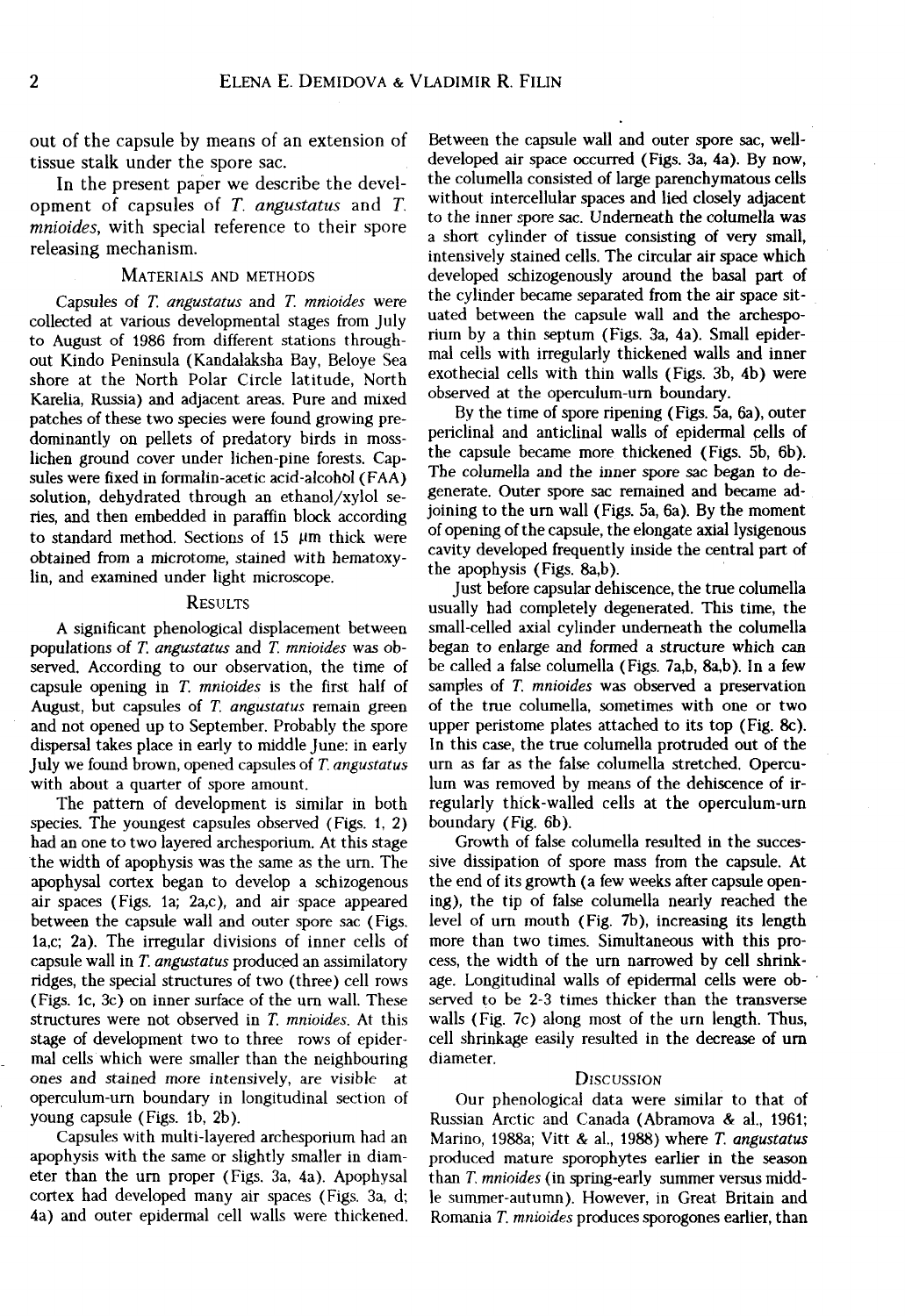*T. angustatus* (Mohan, 1990; Smith, 1978).

In his phenological review of pottiaceous mosses, Zander (1979) indicated that some taxa can show relatively great variation of maturation dates of sporophytes in various geographic regions. The maturation date of a population correlates with sexual condition, latitude, maximum of regional precipitation, habitat and the taxonomic groups, as well as with the geographical distribution and climatic optimal requirement of the species. Phenological variability of *T. angustatus* can be attributed also to the existence of distinct races, or to differential response of the species to the ecological conditions of the regions. The data of Marino (1988b) which showed that *T. angustatus* and *T. mnioides* differed in their north to south distribution in North America (T. *mnioides* is found in both arctic and boreal regions, and *T. angustatus* in boreal region only) permit us to suppose that these species have differences in their climatic requirements. Or probably, these species possess a different evolutionary history.

Odor emission through the apophysal stomata of mature capsules in the Splachnaceae was hypothesized by Wettstein (1921) who observed in inner cells of mature apophysis a great quantity of a liquid which was supposed to contain aromatic substances. Observation on *Splachnum melanocaulon* in Finland (Koponen, 1990) also indicated the existence of a liquid inside the mature capsule. Results of the identification of these volatile compounds in sporophytes and gametophytes of the entomochorous Splachnaceae species (Pyysalo, 1983; Koponen & al., 1990) suggested that some could possibly be produced in the apophysis only. It is possible that the process of lysis of apophysal pith cells is connected with the production of these substances. The lysigenous cavity in apophysal pith (or cells of apophysal pith) appears to be a site of the accumulation of volatiles-containing liquid.

Lysigenous cavities (see Fahn 1979) are observed in different vascular plant families. For some, the lysis of nectariferous tissues in extrafloral nectaries was observed. Ecological role of these lysigenous cavities has been assumed to be for defence and also, as an attraction mechanism. Lysigenous cavity in the apophysis of *Tetraplodon,* as in the Tracheophyta, may take part in attracting of the insects through the accumulation of specific substances at the time of capsule ripening. The existence of lysigenous space in upper part of the seta of *Splachnum luteum* and some other *Splachnum* species was noted by Vaizey (1890). We also have observed apophysal lysigenous cavities extending to the upper part of the seta in the samples of *Splachnum rubrum, S. luteum,* and *S. vasculosum* and in *Tayloria tenuis* (Demidova, Filin, 1993). This character may have a systematic significance.

There is a discrepancy in past accounts about the

presence of an annulus in Splachnaceae, including *Tetraplodon.* Some bryologists have pointed out the existence of a one-cell-row annulus in *T. mnioides*  (Smirnova 1970), or the absence of it (Brotheras, 1909; Bardunov, 1969), or a faint expression of the annulus (Lazarenko, 1955). According to our data, the one to two-layered annulus in *T. angustatus* and *T. mnioides* which consists of 2-3 cell rows begins its differentiation at an early stage of capsule development. The nearly mature, green capsule has the annulus often visible to the unaided eyes as a thin brown strip at the operculum-urn boundary. At this stage, the annular cells dehisced easily (during the slide preparation) with preliminary dehydration. This is due to the considerably irregular cell-wall thickening and the hygroscopic nature of the annulus.

Thus, in *T. angustatus* ans *T. mnioides,* the annulus may be considered a special mechanism for operculum removal. According to Vitt's (1981) classification, it is classified as the second type (annulus of small, thick-walled cells). Operculum removal in *Tetraplodon* may be promoted further by the shrinking of urn diameter and the hygroscopic movement of peristome, which, in the case of *Tetraplodon,* belongs to the group of xerocastique peristomes; more over, by the elongation of false columella.

In sample of *T. mnioides* from China, Rieth (1957) found that the structure of nearly mature, green capsules is the same as that of other mosses. The mature, opened, brown capsules, however, had much enlargered a "der Sporensackstiel" (spore sac stalk). It was so long that spore sac with columella remains had been displaced to reach the level of urn mouth. Rieth pointed out that this stalk reached more than half of the urn length. As a result of the pushing out of spore sac and the drying of capsule, volume of spore sac diminished. He hypothesized that the sticky spores of *T. mnioides* were dispersed by insects rather than by wind, and that spores were pushed out of the capsule and became availabile to insects. Our results confirmed the Rieth's data. We observed that in *T. angustatus* and *T. mnioides* the false columella differentiated during the stage of development of multilayered archesporium. Its growth in the opened capsule was by means of cell elongation, rather than cell divisions.

The presence of false columella in both species and their identical mode of differentiation permit us to speculate that this structure may be common in the genus as whole. Since the expression of false columella becomes significant after the capsule is opened, most bryologists may have neglected in the past its development. However, when we examined the capsules of some species of *Splachnum* and *Tayloria tenuis,*  the same structure was not observed. Thus, this character may have a certain phylogenetic and systematic significance in the family. It is also probable that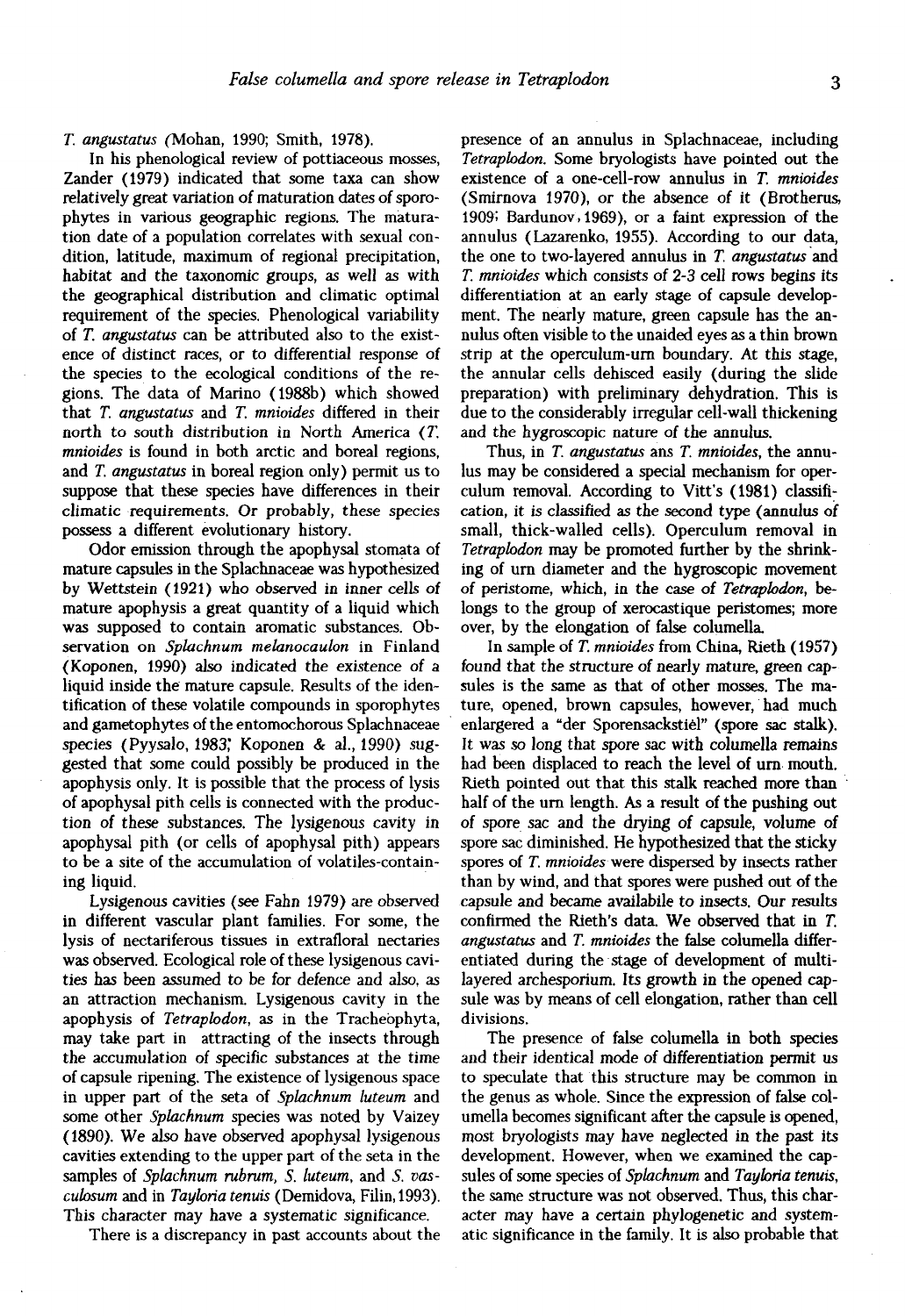

Figs. 1-8. Capsules of *Tetraplodon angustatus* and *T. mnioides* at different stages of development. 1. *T. angustatus*  capsule at two-layered archesporium stage (a - longitudinal section of capsule; b - longitudinal section at the annular level; - transversal section at the archesporium level). 2. *T. mnioides* capsule at one-layered archesporium stage (a - longitudinal section of capsule; **b** - longitudinal section at the annular level; **c** - transversal section through the apophysis). 3. *T*. *angustatus* capsule at multi-layered archesporium stage (a - longitudinal section of capsule; b - longitudinal section at the annular level; c - transversal section of the urn wall; d - transversal section through the apophysis). 4. T. mnioides capsule at multi-layered archesporium stage (a - longitudinal section of capsule; b - longitudinal section at the annular level). 5. *T. angustatus* capsule at the end of true columella degeneration (a - longitudinal section of capsule; b - transversal section through the apophysis). 6. *T. mnioides* capsule with degenerating columella (a - longitudinal section of the capsule; b longitudinal section at the annular level). 7. Opened *T angustatus* capsule (a - longitudinal section of capsule shortly after operculum removal; b - the same at the end of false columella expansion; c - surface view of the urn epidermis of fresh capsule). 8. Opened *T. mnioides* capsule (a - longitudinal section of the capsule shortly after operculum removal; b - the same at somewhat later stage; c - ventral view of expanded false columella with retained true columella).

ABBREVIATIONS USED: AN - annulus; AP - apophysis; AR - archesporium; AS - air space; ASR - assimilatory ridge; CAS - circular air space; COL - columella; EP - epidermis; FC - false columella; ISS - inner spore sac; LC - lysigenous cavity; OP - operculum; OSS - outer spore sac; P - peristome; PL - peristomial layers; PT - peristome tips; S - septum; SM spore mass; UW - urn wall.

Scale bars: for 1a, 2a, 3a, 4a, 5a, 6a, 7a,b, 8a,b,c - 0.5 mm; for others - 50 µm.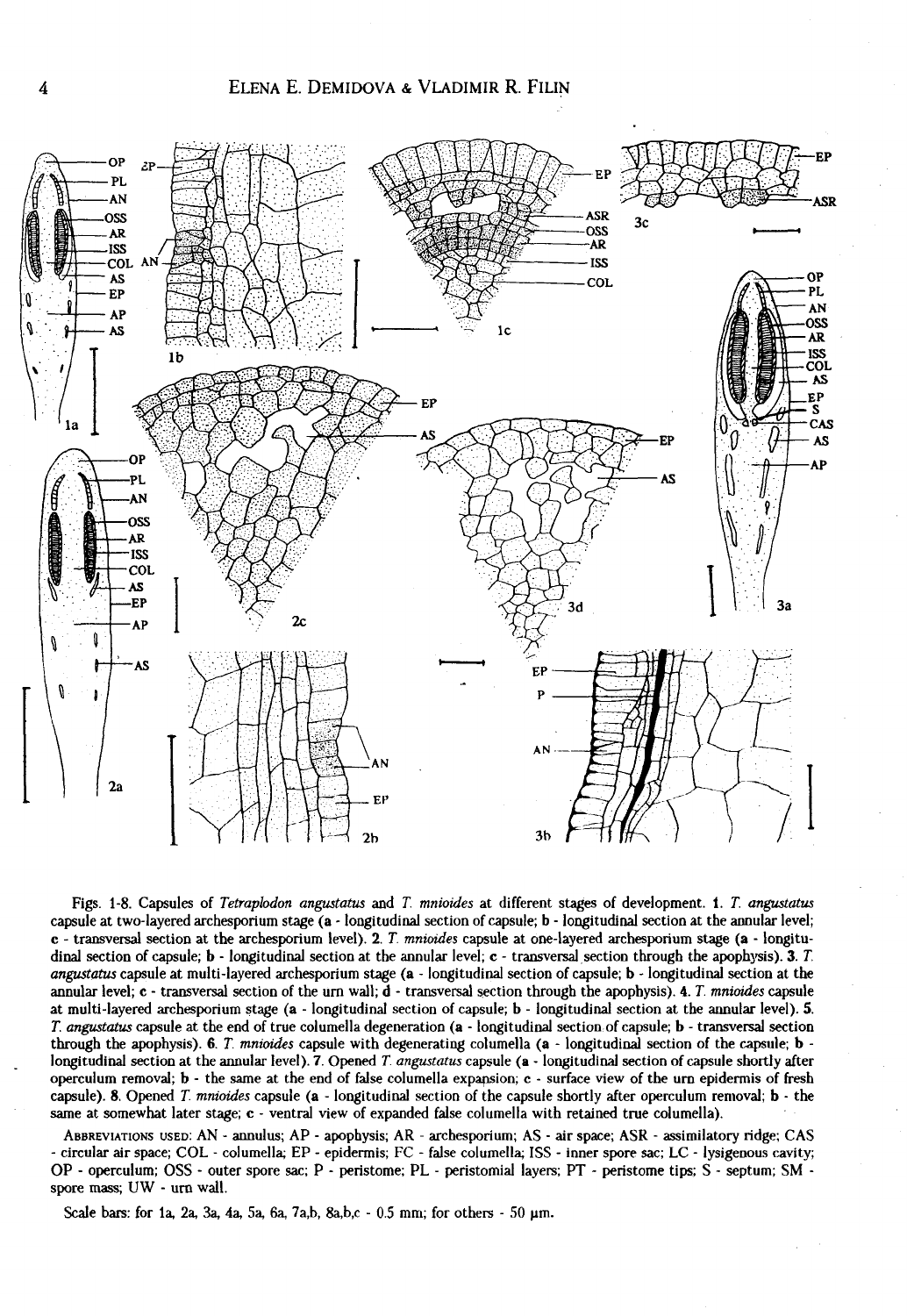